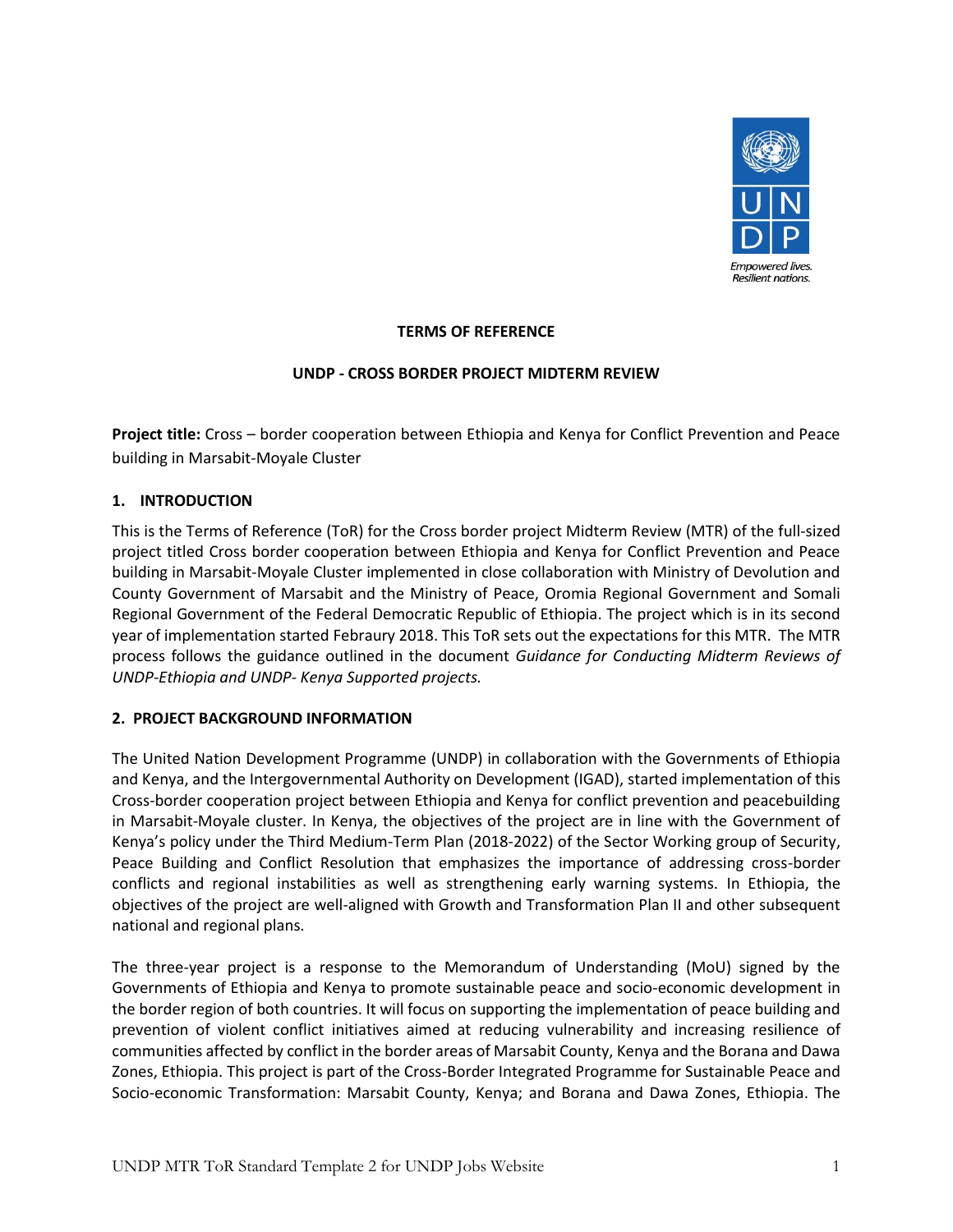project is well linked to the Regional Project: Support for Effective Cooperation and Coordination of Crossborder Initiatives (SECCCI Project) implemented and undertaken by the Regional Service Center for Africa.

The key result areas of the project include:

- *1. Improved capacity of local governments for preventing conflict and promoting sustainable peace;*
- 2. *Enhanced peace and strengthen community resilience to prevent conflict and withstand shocks*
- *3. Efficiency and effective delivery of outputs and activities on conflict prevention and peace building enhanced.*

The project is expected to run from February 2018 to February 2021 with a total budget of USD 2,037,338 funded by European Union.

# **3. OBJECTIVES OF THE MTR**

The MTR will assess progress towards the achievement of the project objectives and outcomes as specified in the Project Document, and assess early signs of project success or failure with the goal of identifying the necessary changes to be made in order to set the project on-track to achieve its intended results. The MTR will also review the project's strategy, and its risks to sustainability.

The mid-term review will have the specific objectives of:

- Review and reconstruct the theory of change of the project to map the results pathways and also assess cause - effect relationships.
- Assess the relevance, effectiveness, efficiency and sustainability of the project interventions;
- Identify implementation issues and challenges/bottlenecks which constrain project and financial delivery;
- Provide evidence whether the project implementation is on track or off-track during the mid-year period and propose measures to rectify;
- Identify lessons learned and recommendations, based on evidence, so as to improve relevance, effectiveness, efficiency and sustainability of project results, and also document knowledge basis from the programme design and implementation;
- Identify strengths and weaknesses of the project in the application of right-based approach, participation and inclusion and possible recommendations to apply in the remaining period of the project;

## **4. MTR APPROACH & METHODOLOGY**

The MTR must provide evidence-based information that is credible, reliable and useful. The MTR team will review all relevant sources of information including documents prepared during the preparation phase, project reports, activity reports and any other materials that the team considers useful for this evidence-based review. The MTR team will review the result framework which was developed during the initiation stage.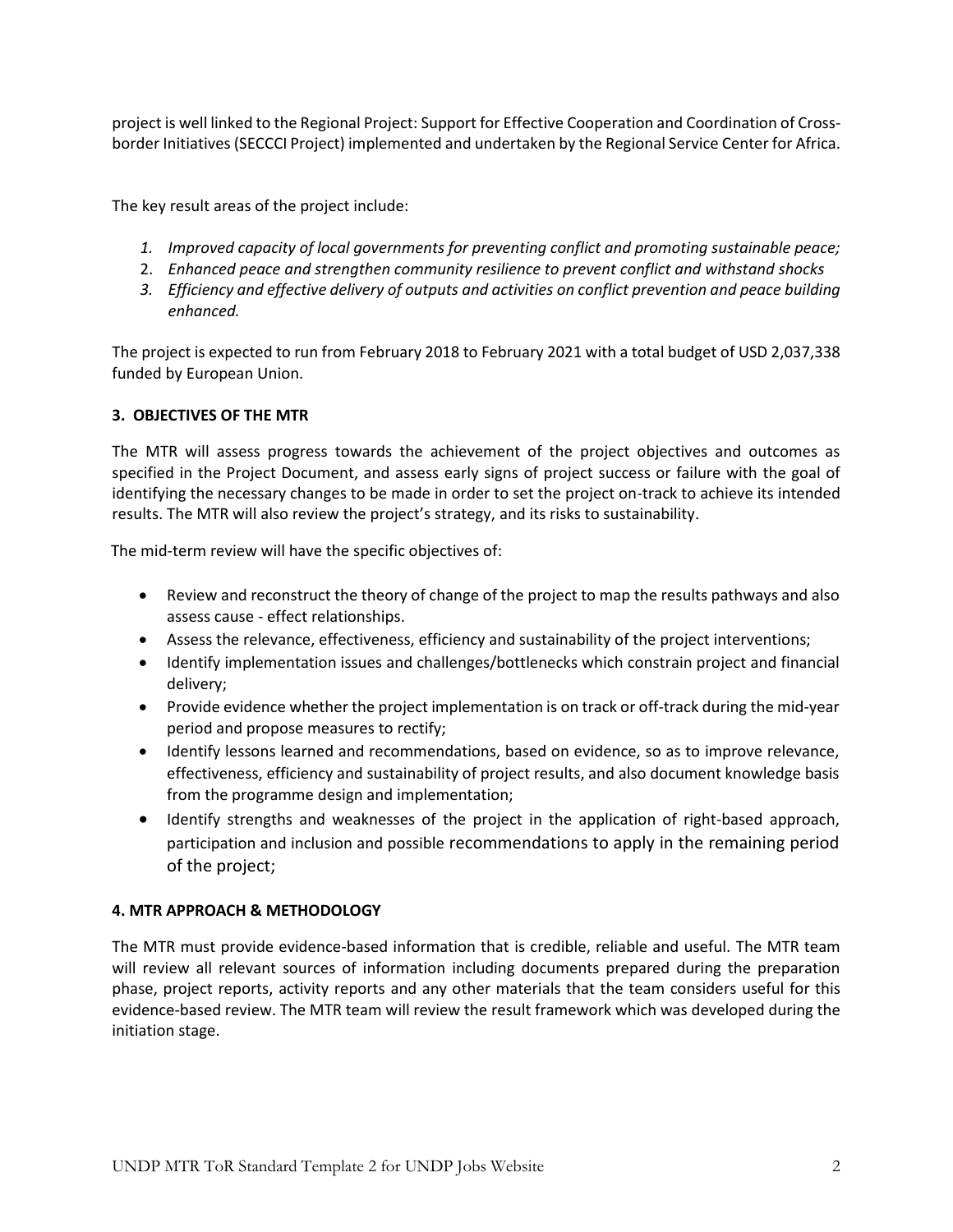The mid-term review is an opportunity to examine, as systematically and objectively as possible, the relevance, effectiveness, efficiency, appropriateness and sustainability of the Cross Border Project in supporting the implementation of peace building and prevention of violent conflict initiatives and in reducing vulnerability and increasing resilience of the targeted communities. The MTR team is expected to follow a collaborative and participatory approach<sup>1</sup> ensuring close engagement with the Project Team, government counterparts (Ministry of Devolution and ASALs, County Governments in Kenya, and Ministry of Peace and Regional Governments of Oromia/Somalia), the UNDP Country Office(s), UNDP-Chief Technical Advisers, and other key stakeholders.

Engagement of stakeholders is vital to a successful MTR.<sup>2</sup> Stakeholder involvement should include interviews with stakeholders who have project responsibilities, including but not limited to County Government of Marsabit, key experts and consultants in the subject area, Project Board, project stakeholders, academia, local government and CSOs, etc. Additionally, the MTR team is expected to conduct field missions to the County of Marsabit and Borana/Dawa Zones.

The final MTR report should describe the full MTR approach taken and the rationale for the approach, making explicit the underlying assumptions, challenges, strengths and weaknesses about the methods and approach of the review.

# **5. DETAILED SCOPE OF THE MTR**

The MTR team will assess the following four categories of project progress.

# **1. Project Strategy**

## Project design:

- Review the problem addressed by the project and the underlying assumptions. Review the effect of any incorrect assumptions or changes to the context on the achievement of the project results as outlined in the Project Document.
- Review the relevance of the project strategy and assess whether it provides the most effective route towards expected/intended results. Were lessons from other relevant projects properly incorporated into the project design?
- Review how the project addresses Country/County and regional governments' priorities. Review ownership. Was the project concept in line with the national sector development priorities and plans and County priorities as outlined in County Integrated Development Plan?
- Review decision-making processes: were perspectives of those who would be affected by project decisions, those who could affect the outcomes, and those who could contribute information or other resources to the process, considered during project design processes?
- Review the extent to which relevant gender issues are included in the project design and implementation.
- If there are major areas of concern, recommend areas for improvement.

## Results Framework/Log frame:

- <sup>1</sup> For ideas on innovative and participatory Monitoring and Evaluation strategies and techniques, see UNDP Discussion Paper: [Innovations in Monitoring & Evaluating Results,](http://www.undp.org/content/undp/en/home/librarypage/capacity-building/discussion-paper--innovations-in-monitoring---evaluating-results/) 05 Nov 2013.
- <sup>2</sup> For more stakeholder engagement in the M&E process, see the UNDP Handbook on Planning, Monitoring and Evaluating for [Development Results,](http://www.undg.org/docs/11653/UNDP-PME-Handbook-(2009).pdf) Chapter 3, pg. 93.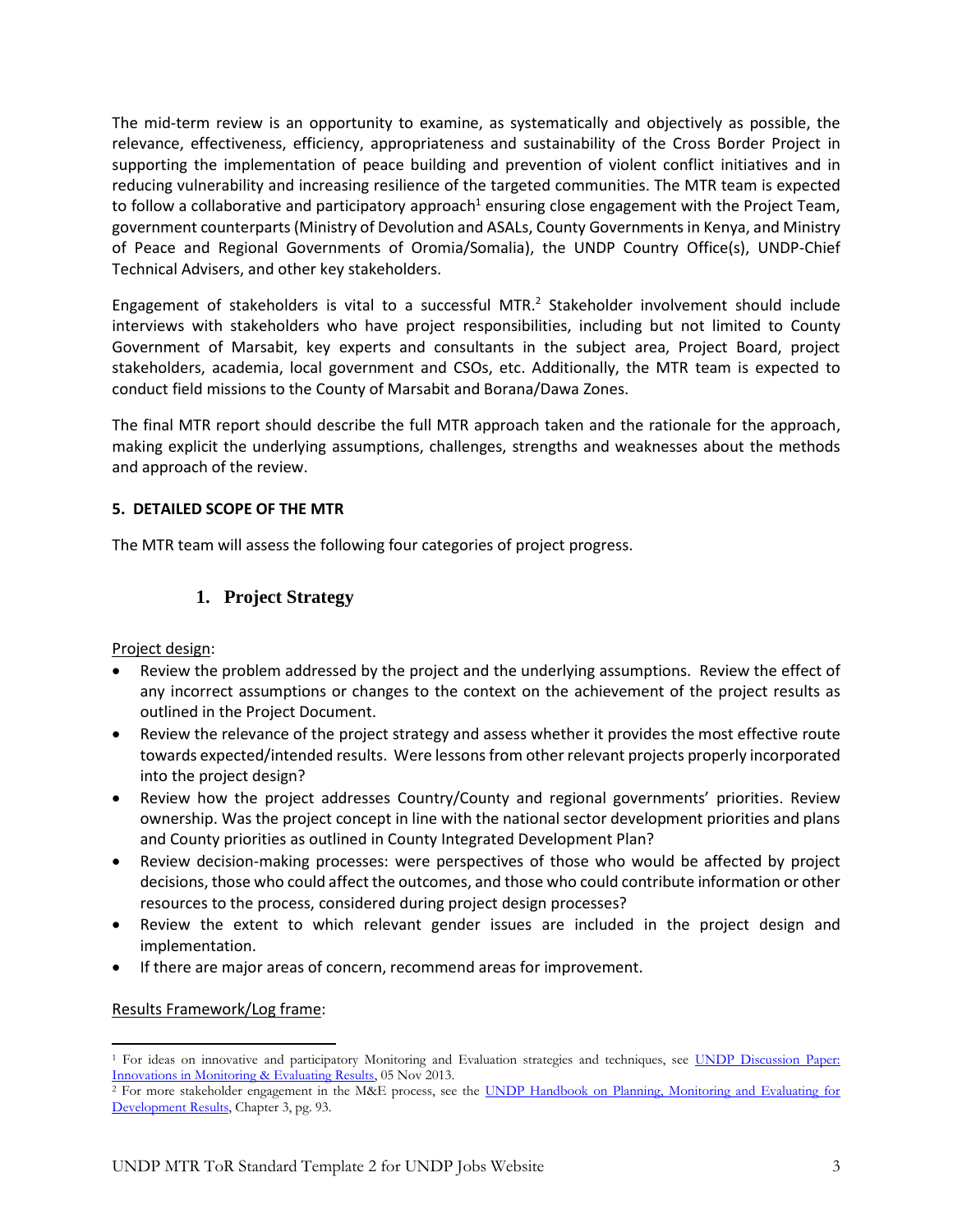- Undertake a critical analysis of the project's logframe indicators and targets, assess how "SMART" the midterm and end-of-project targets are (Specific, Measurable, Attainable, Relevant, Time-bound), and suggest specific amendments/revisions to the targets and indicators as necessary.
- Are the project's objectives and outcomes or components clear, practical, and feasible within its time frame?
- Examine if progress so far has led to or could in the future catalyse beneficial development effects (i.e. income generation, gender equality and women's empowerment, improved governance etc...) that should be included in the project results framework and monitored on an annual basis.
- Analyse whether broader development and gender aspects of the project are being monitored effectively. If not, recommend SMART 'development' indicators, including sex-disaggregated indicators and indicators that capture development benefits.

# **2. Progress Towards Results**

Progress Towards Outcomes Analysis:

• Review the log frame indicators against progress made towards the end-of-project targets using the Progress Towards Results Matrix and following the *Guidance for Conducting Midterm Reviews of UNDP-Supported, GEF-Financed Projects*; colour code progress in a "traffic light system" based on the level of progress achieved; assign a rating on progress for each outcome; make recommendations from the areas marked as "Not on target to be achieved" (red).

| Project<br><b>Strategy</b> | Indicator <sup>3</sup> | <b>Baseline</b><br>Level <sup>4</sup> | Level in<br>$1st$ PIR<br>(self-<br>reported | <b>Midter</b><br>m<br>Target <sup>5</sup> | End-of-<br>project<br><b>Target</b> | <b>Midterm</b><br>Level &<br><b>Assessmen</b><br>$t^6$ | <b>Achieveme</b><br>nt Rating <sup>7</sup> | Justificati<br>on for<br><b>Rating</b> |
|----------------------------|------------------------|---------------------------------------|---------------------------------------------|-------------------------------------------|-------------------------------------|--------------------------------------------------------|--------------------------------------------|----------------------------------------|
| Objective:                 | Indicator (if          |                                       |                                             |                                           |                                     |                                                        |                                            |                                        |
|                            | applicable):           |                                       |                                             |                                           |                                     |                                                        |                                            |                                        |
| <b>Outcome</b>             | Indicator 1:           |                                       |                                             |                                           |                                     |                                                        |                                            |                                        |
| 1:                         | Indicator 2:           |                                       |                                             |                                           |                                     |                                                        |                                            |                                        |
| <b>Outcome</b>             | Indicator 3:           |                                       |                                             |                                           |                                     |                                                        |                                            |                                        |
| 2:                         | Indicator 4:           |                                       |                                             |                                           |                                     |                                                        |                                            |                                        |
|                            | Etc.                   |                                       |                                             |                                           |                                     |                                                        |                                            |                                        |
| Etc.                       |                        |                                       |                                             |                                           |                                     |                                                        |                                            |                                        |

## **Table. Progress Towards Results Matrix (Achievement of outcomes against End-of-project Targets)**

#### **Indicator Assessment Key**

| <b>Green=Achieved</b> | Yellow= On target to be | Red= Not on target to be |
|-----------------------|-------------------------|--------------------------|
|                       | <b>achieved</b>         | achieved                 |

#### In addition to the progress towards outcomes analysis:

<sup>3</sup> Populate with data from the Logframe and scorecards

<sup>4</sup> Populate with data from the Project Document

<sup>5</sup> If available

<sup>6</sup> Colour code this column only

<sup>7</sup> Use the 6-point Progress Towards Results Rating Scale: HS, S, MS, MU, U, HU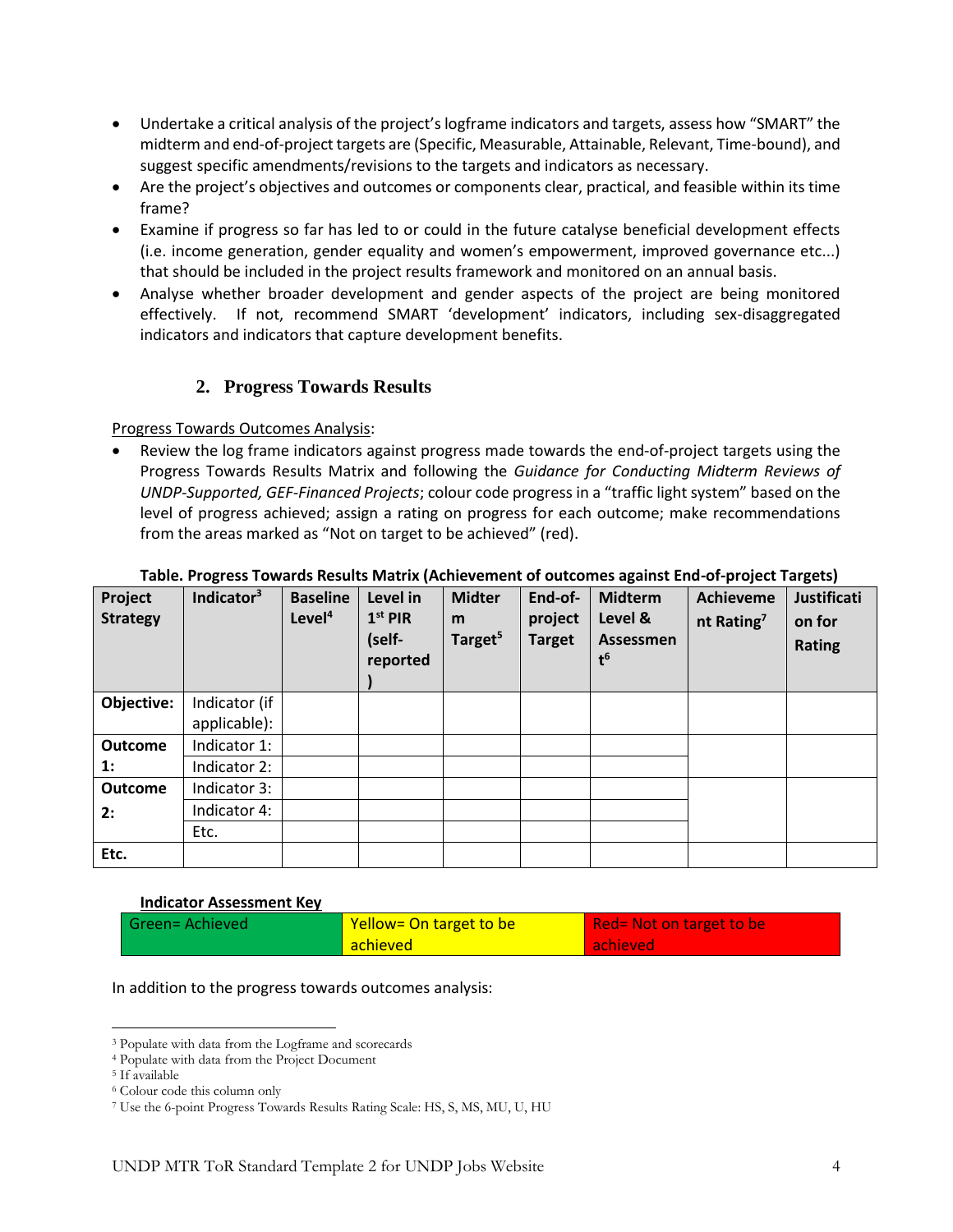- Identify remaining barriers to and challenges in achieving the project objective in the remainder of the project implementation period.
- By reviewing the aspects of the project that have already been successful, identify ways in which the project can further expand these benefits.

# **3. Project Implementation and Adaptive Management**

# Management Arrangements:

- Review overall effectiveness of project management as outlined in the Project Document. Have changes been made and are they effective? Are responsibilities and reporting lines clear? Is decisionmaking transparent and undertaken in a timely manner
- Review the quality of execution of the Executing Agency/Implementing Partner(s) and recommend areas for improvement.
- Review the quality of support provided by UNDP and recommend areas for improvement.

# Work Planning:

- Review any delays in project start-up and implementation, identify the causes and examine if they have been resolved.
- Are work-planning processes results-based? If not, suggest ways to re-orientate work planning to focus on results?
- Is the sequencing of the action the most effective one to reach the intended project objectives?
- Examine the use of the project's results framework/ logframe as a management tool and review any changes made to it since project start.

# Finance and co-finance:

- Consider the financial management of the project, with specific reference to the cost-effectiveness of interventions.
- Review the changes to fund allocations as a result of budget revisions and assess the appropriateness and relevance of such revisions.
- Does the project have the appropriate financial controls, including reporting and planning, that allow management to make informed decisions regarding the budget and allow for timely flow of funds?
- Informed by the co-financing monitoring table to be filled out, provide commentary on co-financing: is co-financing being used strategically to help the objectives of the project? Is the Project Team meeting with all co-financing partners regularly in order to align financing priorities and annual work plans?

# Project-level Monitoring and Evaluation Systems:

- Review the monitoring tools currently being used: Do they provide the necessary information? Do they involve key partners? Are they aligned or mainstreamed with national systems? Do they use existing information? Are they efficient? Are they cost-effective? Are additional tools required? If the need is identified, how could they be made more participatory and inclusive?
- Examine the financial management of the project monitoring and evaluation budget. Are sufficient resources being allocated to monitoring and evaluation? Are these resources being allocated effectively?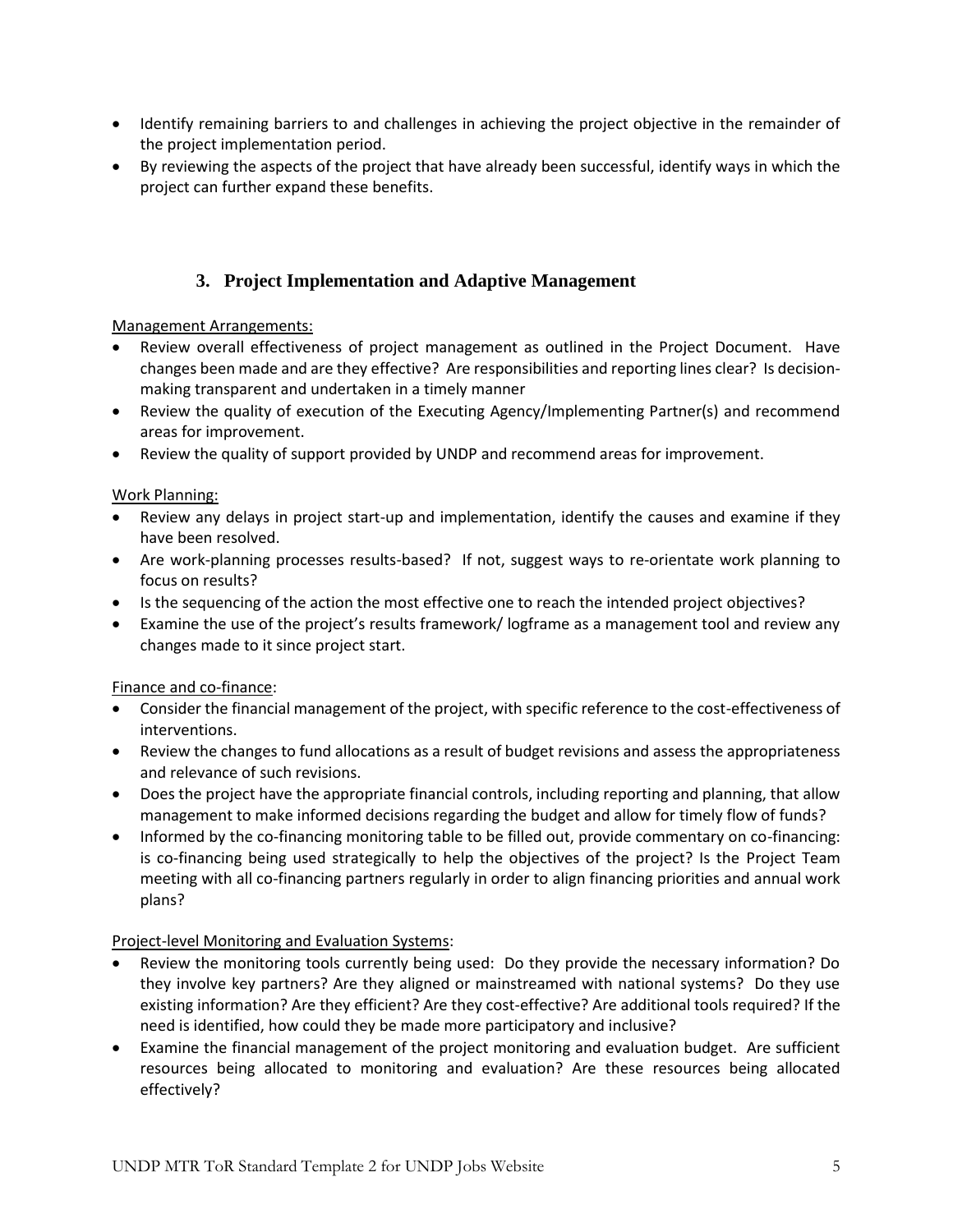## Stakeholder Engagement:

- Project management: Has the project developed and leveraged the necessary and appropriate partnerships with direct and tangential stakeholders?
- Participation and country-driven processes: Do local and national government stakeholders support the objectives of the project? Do they continue to have an active role in project decision-making that supports efficient and effective project implementation?
- Participation and public awareness: To what extent has stakeholder involvement and public awareness contributed to the progress towards achievement of project objectives?
- Coordination: is there sufficient coordination among the different actors and stakeholders involved in the project to maximize positive project results, including whether there is sufficient awareness and capacity among the various stakeholder groups for them to benefit as intended

## Reporting:

- Assess how adaptive management changes have been reported by the project management and shared with the Project Board.
- Assess how well the Project Team and partners undertake and fulfil reporting requirements (i.e. how have they addressed poorly rated PIRs, if applicable?)
- Assess how lessons derived from the adaptive management process have been documented, shared with key partners and internalized by partners.

## Communications:

- Review internal project communication with stakeholders: Is communication regular and effective? Are key stakeholders left out of communication? Does communication with stakeholders contribute to raise their awareness of project outcomes and activities and investment in the sustainability of project results?
- Review external project communication: Are proper means of communication established or being established to express the project progress and intended impact to the public (is there a web presence, for example? Or did the project implement appropriate outreach and public awareness campaigns?)
- For reporting purposes, write one half-page paragraph that summarizes the project's progress towards results in terms of contribution to sustainable development benefits, as well as global environmental benefits.

## **iv. Sustainability**

- Validate whether the risks identified in the Project Document, Annual Project Review/PIRs and the ATLAS Risk Management Module are the most important and whether the risk ratings applied are appropriate and up to date. If not, explain why.
- Review the extent to which the project has contributed to increased income from sustainable use of natural resources (with respect to Outcome 3), and to assess the magnitude, distribution and sustainability of any such increased income.
- In addition, assess the following risks to sustainability: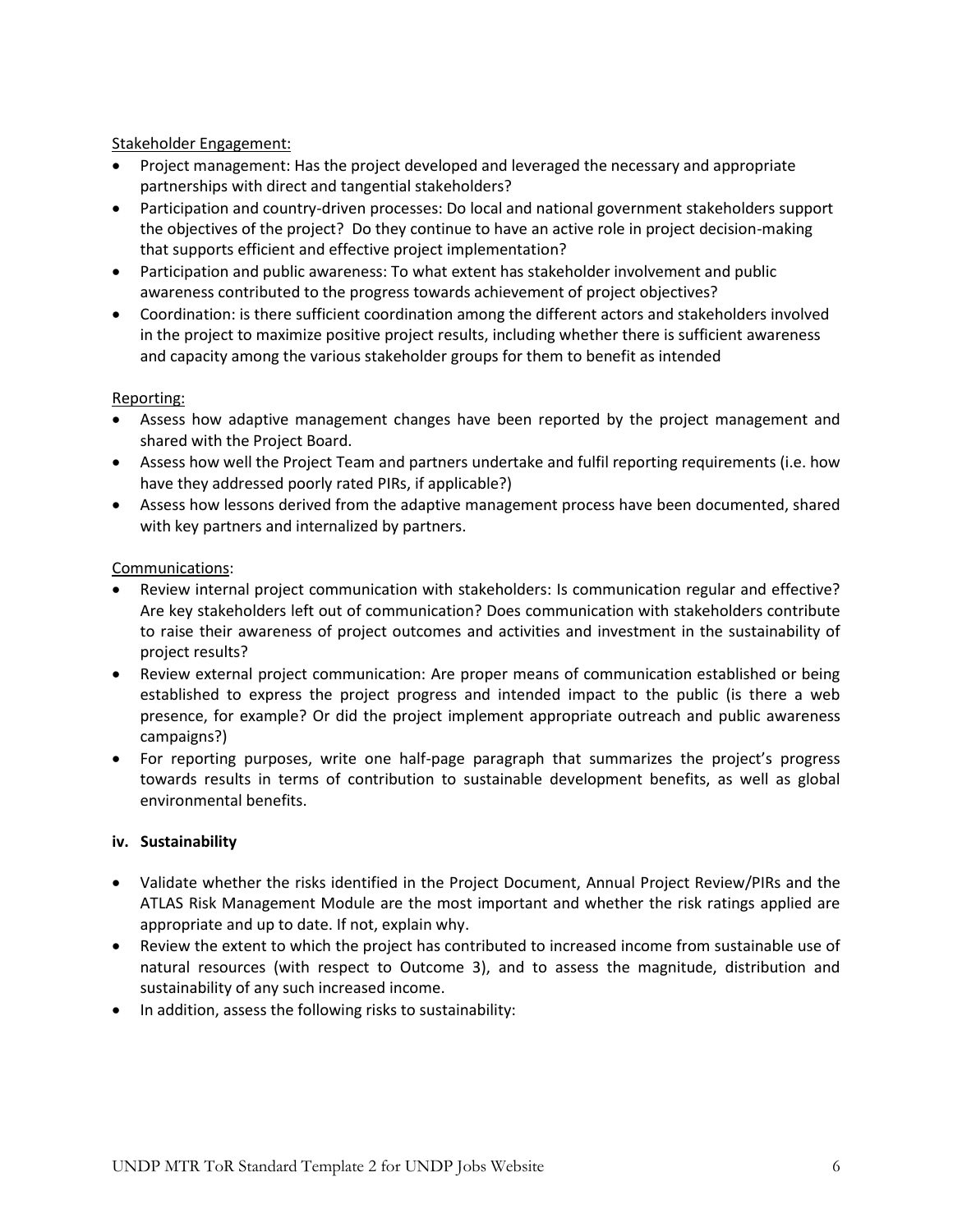Financial risks to sustainability:

• Are the financial and economic resources likely to be available once the funding ends (consider potential resources from multiple sources, such as the public and private sectors, income generating activities, and other funding that is likely to be available for sustaining project's outcomes)?

# Socio-economic risks to sustainability:

• Are there any social or political risks that may jeopardize sustainability of project outcomes? What is the risk that the level of stakeholder ownership (including ownership by governments and other key stakeholders) will be insufficient to allow for the project outcomes/benefits to be sustained? Do the various key stakeholders see that it is in their interest that the project benefits continue to flow? Is there sufficient public / stakeholder awareness in support of the long-term objectives of the project?

## Process-related risks to sustainability:

• Are lessons learned documented by the Project Team on a continual basis and shared/ transferred to appropriate parties who could learn from the project and potentially replicate and/or scale it in the future?

# Institutional Framework and Governance risks to sustainability:

• Do the legal frameworks, policies, governance structures and processes pose risks that may jeopardize sustenance of project benefits? While assessing this parameter, also consider if the required systems/ mechanisms for accountability, transparency, and technical knowledge transfer are in place.

# Environmental risks to sustainability:

• Are there any environmental risks that may jeopardize sustenance of project outcomes?

# **Conclusions & Recommendations**

The MTR team shall include a section of the report setting out the MTR's evidence-based conclusions, in light of the findings. $8$ 

Recommendations shall be succinct suggestions for critical intervention that are specific, measurable, achievable, and relevant. A recommendation table should be put in the report's Executive Summary.

The MTR team should make no more than 15 recommendations total.

## **Ratings**

The MTR team include its ratings of the project's results and brief descriptions of the associated achievements in a *MTR Ratings & Achievement Summary Table* in the Executive Summary of the MTR report. See Annex E for ratings scales. No rating on Project Strategy and no overall project rating is required.

<sup>8</sup> Alternatively, MTR conclusions may be integrated into the body of the report.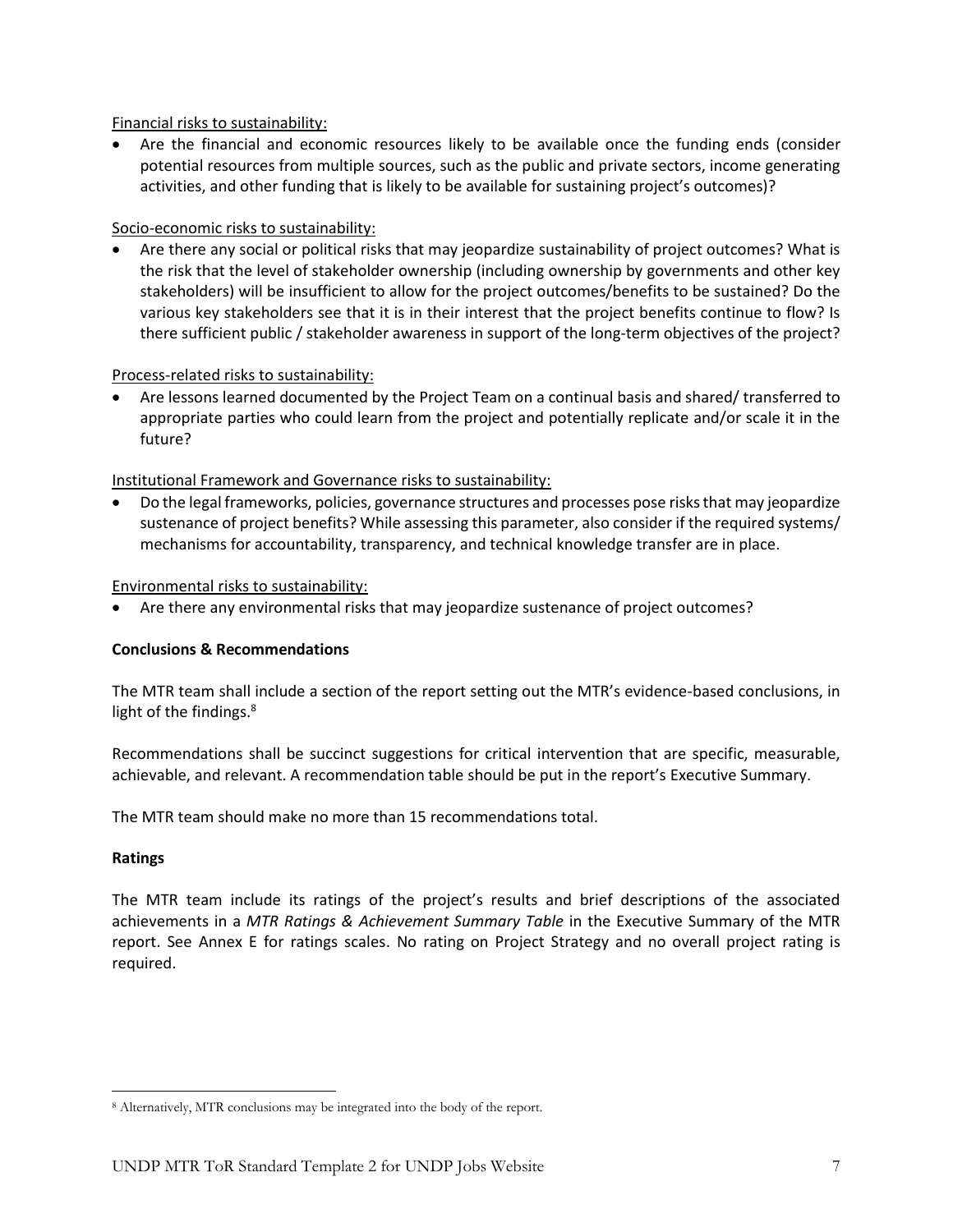**Table. MTR Ratings & Achievement Summary Table for the Project:** *Cross border cooperation between Ethiopia and Kenya for conflict prevention and peacebuilding in Marsabit-Moyale Cluster*

| <b>Measure</b>          | <b>MTR Rating</b>   | <b>Achievement Description</b> |
|-------------------------|---------------------|--------------------------------|
| <b>Project Strategy</b> | N/A                 |                                |
| <b>Progress</b>         | Objective           |                                |
| <b>Towards Results</b>  | Achievement         |                                |
|                         | Rating: (rate 6 pt. |                                |
|                         | scale)              |                                |
|                         | Outcome 1           |                                |
|                         | Achievement         |                                |
|                         | Rating: (rate 6 pt. |                                |
|                         | scale)              |                                |
|                         | Outcome 2           |                                |
|                         | Achievement         |                                |
|                         | Rating: (rate 6 pt. |                                |
|                         | scale)              |                                |
|                         | Outcome 3           |                                |
|                         | Achievement         |                                |
|                         | Rating: (rate 6 pt. |                                |
|                         | scale)              |                                |
|                         | Etc.                |                                |
| Project                 | (rate 6 pt. scale)  |                                |
| Implementation          |                     |                                |
| & Adaptive              |                     |                                |
| <b>Management</b>       |                     |                                |
| <b>Sustainability</b>   | (rate 4 pt. scale)  |                                |

# **6. TIMEFRAME**

The total duration of the MTR will be approximately 30 days spread over a time period of 12 weeks starting 23<sup>rd</sup> March 2020 and shall not exceed three months from when the consultant is hired. The tentative MTR timeframe is as follows:

| <b>TIMEFRAME</b>            | <b>ACTIVITY</b>                                                      |
|-----------------------------|----------------------------------------------------------------------|
| 13 <sup>th</sup> March 2020 | <b>Application closes</b>                                            |
| 18 <sup>th</sup> March 2020 | <b>Select MTR Consultant</b>                                         |
| 23rd March 2020             | Prep the MTR Team (handover of Project Documents)                    |
|                             | Document review and preparing MTR Inception Report                   |
|                             | Finalization and Validation of MTR Inception Report- latest start of |
|                             | <b>MTR</b> mission                                                   |
|                             | MTR mission: stakeholder meetings, interviews, field visits          |
|                             | Mission wrap-up meeting & presentation of initial findings-earliest  |
|                             | end of MTR mission                                                   |
|                             | Preparing draft report                                               |
|                             | Incorporating audit trail from feedback on draft report/Finalization |
|                             | of MTR report                                                        |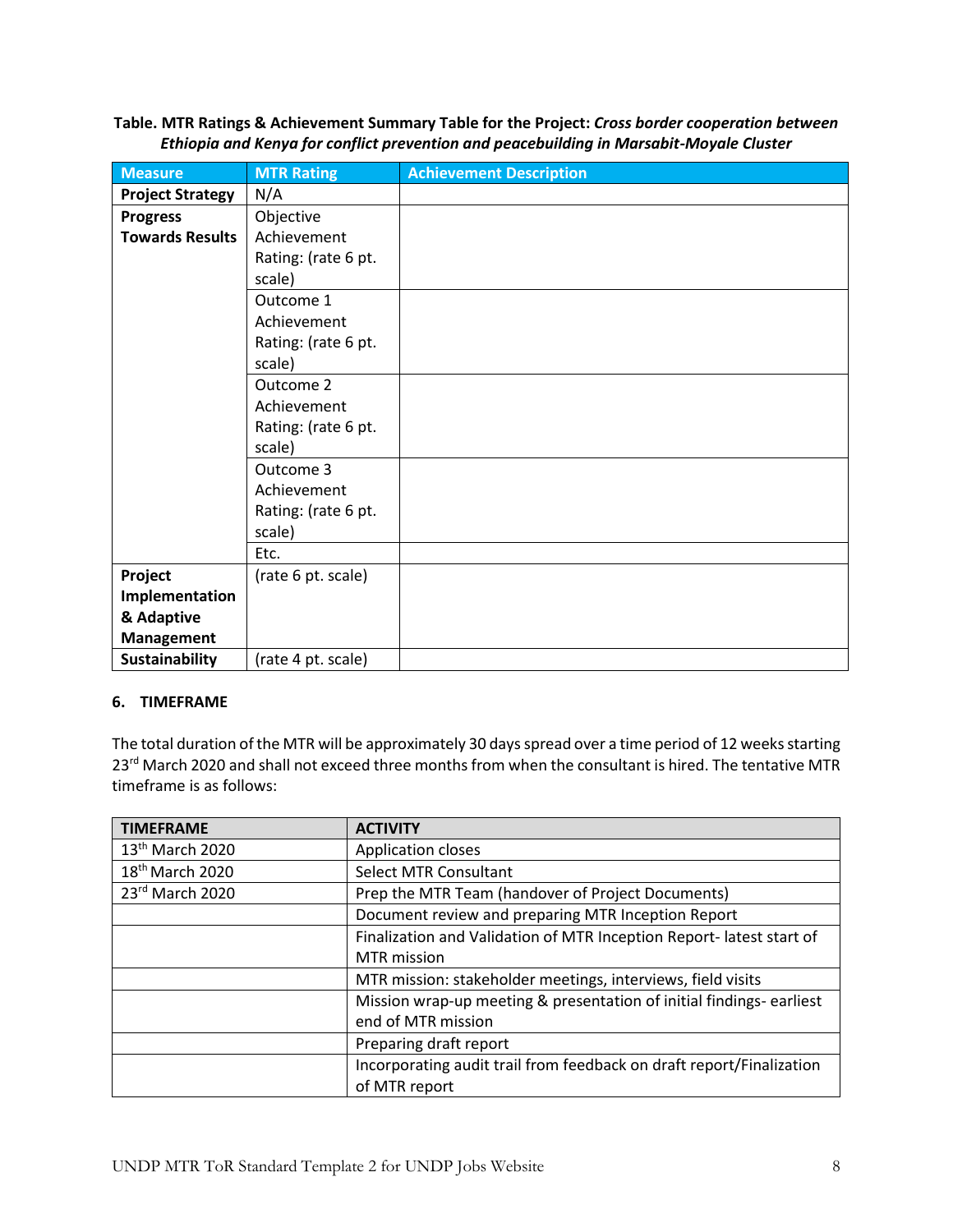| Preparation & Issue of Management Response                    |
|---------------------------------------------------------------|
| (optional) Concluding Stakeholder Workshop (not mandatory for |
| MTR consultant)                                               |
| Expected date of full MTR completion                          |

Options for site visits should be provided in the Inception Report.

# **7. MIDTERM REVIEW DELIVERABLES**

| #              | <b>Deliverable</b>        | <b>Description</b>        | <b>Timing</b>       | <b>Responsibilities</b>     |
|----------------|---------------------------|---------------------------|---------------------|-----------------------------|
| 1              | <b>MTR Inception</b>      | MTR consultant clarifies  | No later than 1     | <b>MTR Consultant</b>       |
|                | Report                    | objectives and methods    | weeks before the    | submits to the              |
|                |                           | of Midterm Review         | MTR mission:        | <b>Commissioning Unit</b>   |
|                |                           |                           |                     | and project                 |
|                |                           |                           |                     | management                  |
| $\overline{2}$ | Presentation              | <b>Initial Findings</b>   | End of MTR mission: | <b>MTR Consultant</b>       |
|                |                           |                           |                     | presents to project         |
|                |                           |                           |                     | management and the          |
|                |                           |                           |                     | Commissioning Unit          |
| 3              | <b>Draft Final Report</b> | Full report (using        | Within 3 weeks of   | <b>MTR Consultant</b>       |
|                |                           | guidelines on content     | the MTR mission:    | submits to the              |
|                |                           | outlined in Annex B)      |                     | Commissioning Unit,         |
|                |                           | with annexes              |                     | reviewed by RTA,            |
|                |                           |                           |                     | <b>Project Coordinating</b> |
|                |                           |                           |                     | Unit, GEF OFP               |
| 4              | <b>Final Report*</b>      | Revised report with       | Within 1 week of    | <b>MTR Consultant</b>       |
|                |                           | audit trail detailing how | receiving UNDP      | submits to the              |
|                |                           | all received comments     | comments on draft:  | Commissioning Unit          |
|                |                           | have (and have not)       |                     |                             |
|                |                           | been addressed in the     |                     |                             |
|                |                           | final MTR report          |                     |                             |

\*The final MTR report must be in English. If applicable, the Commissioning Unit may choose to arrange for a translation of the report into a language more widely shared by national stakeholders.

## **8. MTR ARRANGEMENTS**

The principal responsibility for managing this MTR resides with the Commissioning Unit. The Commissioning Unit for this project's MTR is the UNDP Country Office.

The commissioning unit will contract the consultant and ensure the timely provision of per diems and travel arrangements within the country for the MTR team. The Project Team will be responsible for liaising with the MTR Team to provide all relevant documents, set up stakeholder interviews, and arrange field visits.

# **9. CONSULTANT QUALIFICATIONS**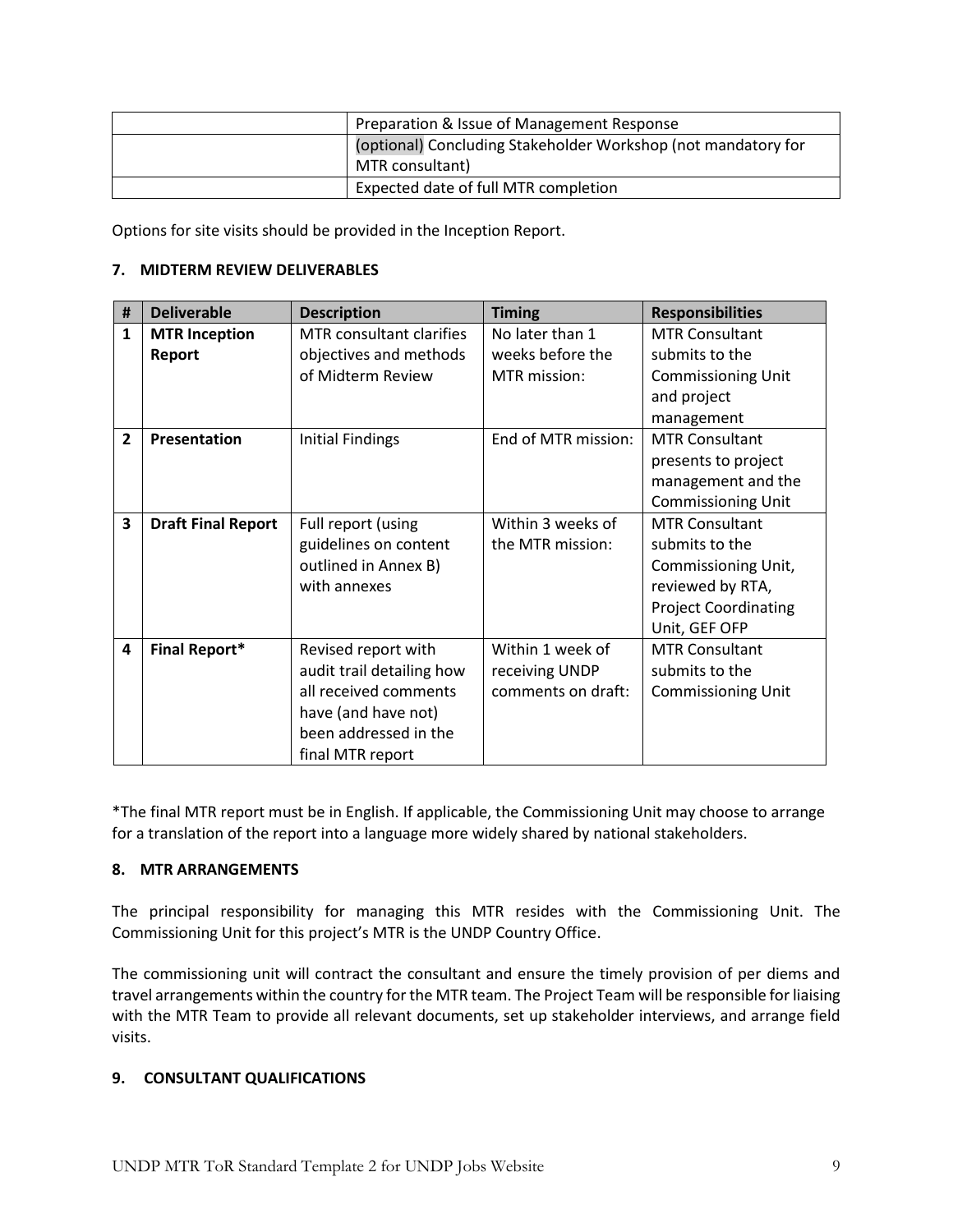An independent consultant with the regional experience and exposure to projects and evaluations of natural resource management interventions will conduct the MTR. The consultant will not have participated in the project preparation, formulation, and/or implementation (including the writing of the Project Document) and should not have a conflict of interest with any project-related activities.

## **Qualifications and evaluation criteria**

- Postgraduate (PhD or master's degree) in a relevant field such as project planning and management; development studies, peace building and conflict management (15 marks)
- Knowledge/work experience on peace building and conflict management. (15 marks)
- Recent experience with result-based management evaluation methodologies; (15 marks)
- Experience applying SMART indicators and reconstructing or validating baseline scenarios; (10 marks)
- Work experience in relevant technical areas for at least 10 years; (10 marks)
- Demonstrated understanding of issues related to gender and peace building; experience in gender sensitive evaluation and analysis; (5 marks)
- Excellent communication skills; excellent mastery of drafting in the English language (10 marks)
- Demonstrable analytical skills; (10 marks)
- Project evaluation/review experiences within United Nations system will be considered an asset; (10 marks)

**Evaluation of Proposal:** Only those applications which are responsive and compliant will be evaluated. Offers will be evaluated according to the Combined Scoring method – where the educational background and experience on similar assignments will be weighted at 70% and the price proposal will weigh as 30% of the total scoring. The applicant receiving the Highest Combined Score that has also accepted UNDP's General Terms and Conditions will be awarded the contract.

Only those candidates that meet the minimum level of education and relevant years of experience requirements will be considered for the technical evaluation. The technical evaluation will include a desk review to select the shortlisted candidates.

Only candidates obtaining a minimum of 49 points (70%) on technical evaluation will be considered for the Financial Evaluation.

# **Financial evaluation (maximum 30 points):**

The following formula will be used to evaluate financial proposal:

 $p = y(\mu/z)$ , where

- p = points for the financial proposal being evaluated
- y = maximum number of points for the financial proposal
- $\mu$  = price of the lowest priced proposal
- z = price of the proposal being evaluated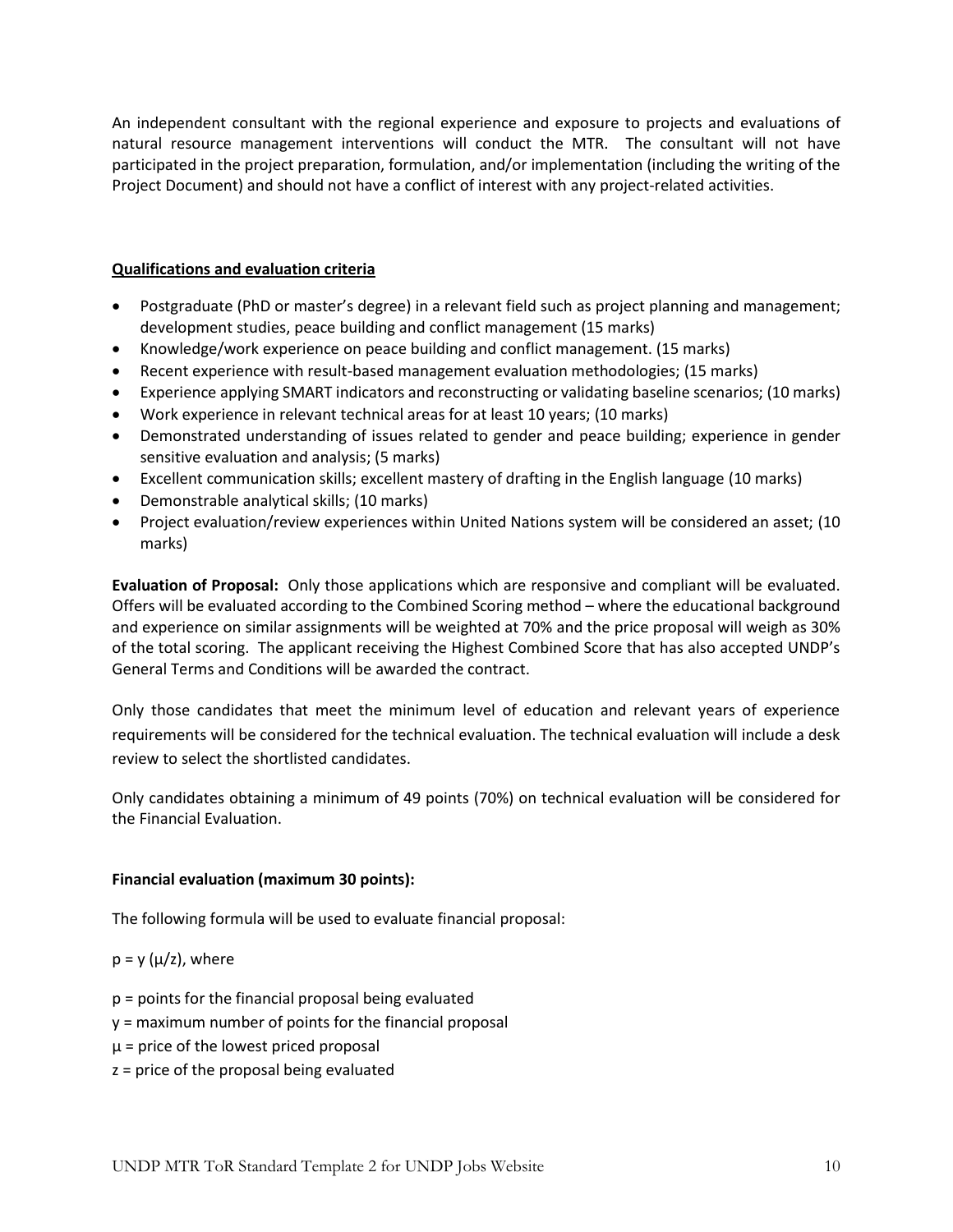# **10. PAYMENT MODALITIES AND SPECIFICATIONS**

20% of payment upon approval of the final MTR Inception Report 40% upon submission of the draft MTR report 40% upon finalization of the MTR report

Transport for field work and DSA will be provided to the consultant while in the field at the UN applicable rates.

## **11. APPLICATION PROCESS**

## **Recommended Presentation of Proposal:**

- a) Letter of Confirmation of Interest and Availability using the template provided;
- b) CV and a Personal History Form [\(P11 form\)](http://www.undp.org/content/dam/undp/library/corporate/Careers/P11_Personal_history_form.doc);
- c) Brief description of approach to work/technical proposal of why the individual considers him/herself as the most suitable for the assignment, and a proposed methodology on how they will approach and complete the assignment; (using IC proposal template provided)
- d) Financial Proposal (using the template provided) that indicates the all-inclusive fixed total contract price and all other travel related costs (such as flight ticket, per diem, etc.), supported by a breakdown of costs, as per template attached to the Letter of Confirmation of Interest template. If an applicant is employed by an organization/company/institution, and he/she expects his/her employer to charge a management fee in the process of releasing him/her to UNDP under Reimbursable Loan Agreement (RLA), the applicant must indicate at this point, and ensure that all such costs are duly incorporated in the financial proposal submitted to UNDP.

## **Attachments**

**Attachment 1 - TERMS OF REFERENCES (TOR)** 

**Attachment 2 - IC PROPOSAL FORM**

**Attachment 3 - P11 TEMPLATE**

## **Attachment 4- OFFEROR'S LETTER TO UNDP**

## **Attachment 5 - INDIVIDUAL CONSULTANT GENERAL TERMS AND CONDITIONS**

**ToR ANNEX A: List of Documents to be reviewed by the MTR Consultant**

- 1. UNDP Project Document
- 2. UNDP Environmental and Social Screening results
- 3. All Project Implementation Reports (PIR's)
- 4. Quarterly progress reports
- 5. Annual Report
- 6. Annual Work Plans
- 7. Audit reports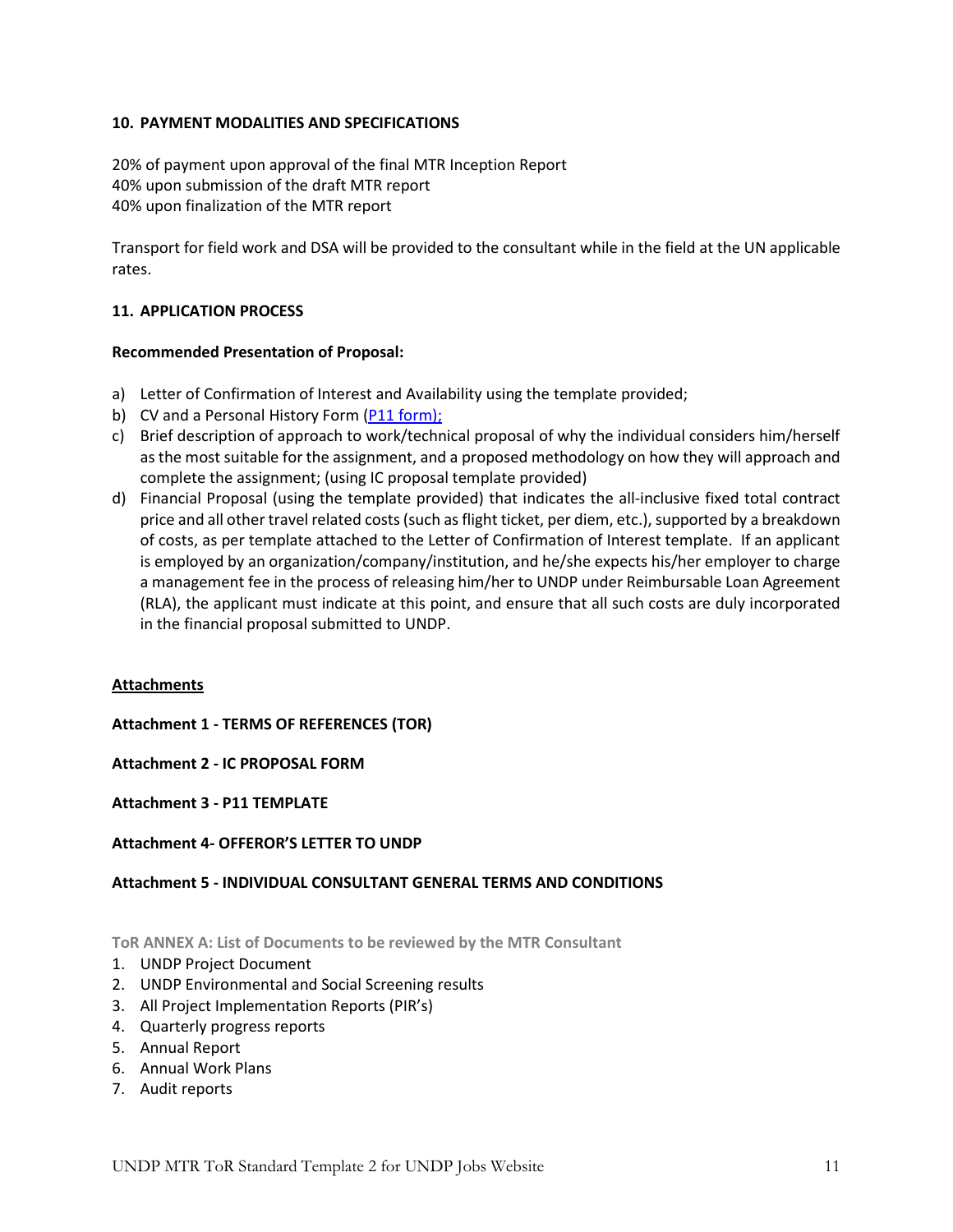- 8. Oversight mission reports
- 9. All monitoring reports prepared by the project
- 10. Financial and Administration guidelines used by Project Team

The following documents will also be available:

- 11. Project operational guidelines, manuals and systems
- 12. UNDP country/countries programme document(s)
- 13. Minutes of Project Appraisal Committee meetings
- 14. Project site location maps

**ToR ANNEX B: Guidelines on Contents for the Midterm Review Report**<sup>9</sup>

- **i.** Basic Report Information *(for opening page or title page)*
	- Title of UNDP supported Cross border project
	- Project ID
	- MTR time frame and date of MTR report
	- Project area
	- Executing Agency/Implementing Partner and other project partners
	- MTR team members
	- Acknowledgements
- **ii.** Table of Contents
- **iii.** Acronyms and Abbreviations
- **1.** Executive Summary *(3-5 pages)*
	- Project Information Table
	- Project Description (brief)
	- Project Progress Summary (between 200-500 words)
	- MTR Ratings & Achievement Summary Table
	- Concise summary of conclusions
	- Recommendation Summary Table
- **2.** Introduction *(2-3 pages)*
	- Purpose of the MTR and objectives
	- Scope & Methodology: principles of design and execution of the MTR, MTR approach and data collection methods, limitations to the MTR
	- Structure of the MTR report
- **3.** Project Description and Background Context *(3-5 pages)*
	- Development context: environmental, socio-economic, institutional, and policy factors relevant to the project objective and scope
	- Problems that the project sought to address threats and barriers targeted
	- Project Description and Strategy: objective, outcomes and expected results, description of field sites (if any)
	- Project Implementation Arrangements: short description of the Project Board, key implementing partner arrangements, etc.
	- Project timing and milestones

<sup>9</sup> The Report length should not exceed *40* pages in total (not including annexes).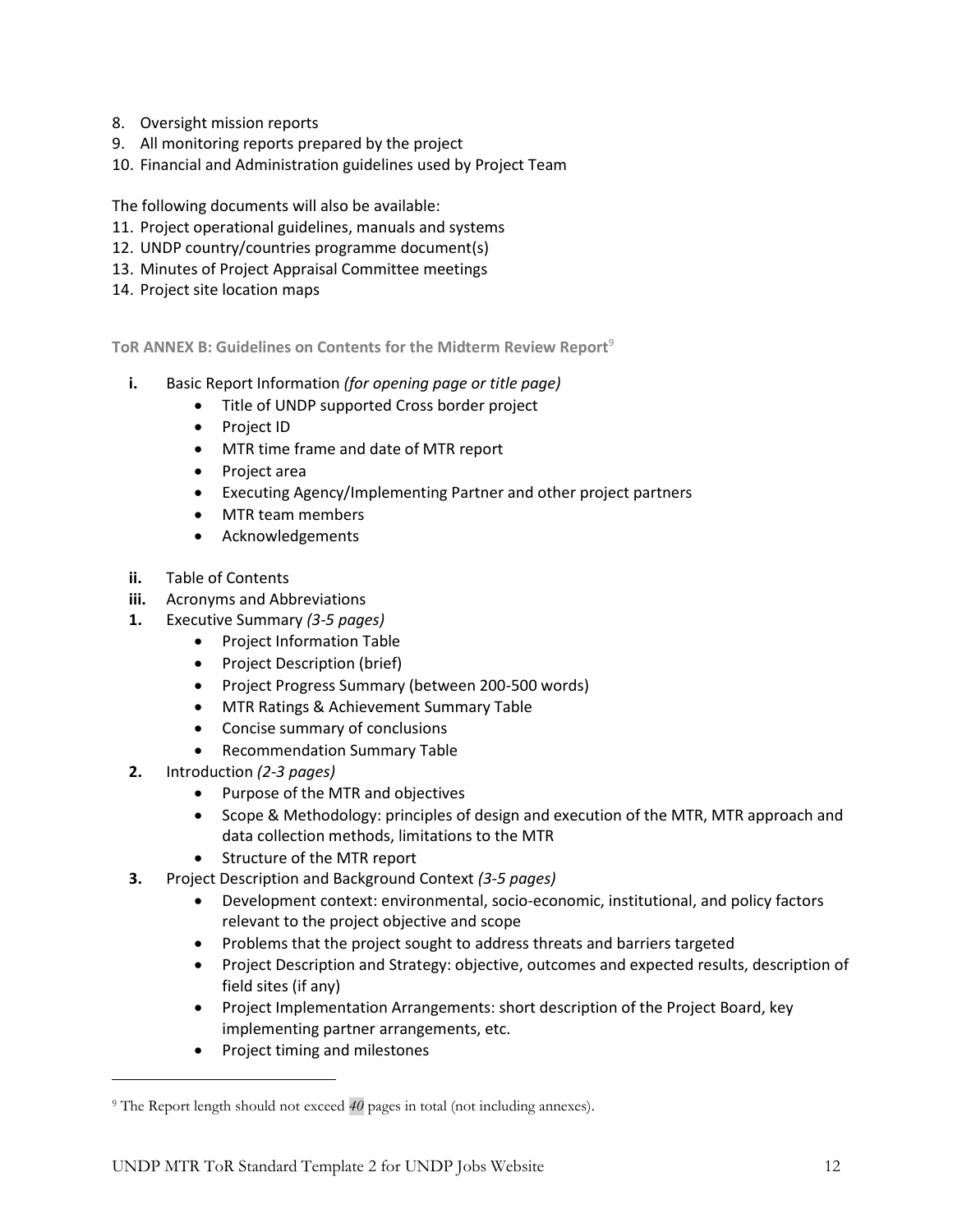• Main stakeholders: summary list

# **4.** Findings *(12-14 pages)*

- **4.1** Project Strategy
	- Project Design
	- Results Framework/Logframe
- **4.2** Progress Towards Results
	- Progress towards outcomes analysis
	- Remaining barriers to achieving the project objective
- **4.3** Project Implementation and Adaptive Management
	- Management Arrangements
	- Work planning
	- Finance and co-finance
	- Project-level monitoring and evaluation systems
	- Stakeholder engagement
	- Reporting
	- Communications
- **4.4** Sustainability
	- Financial risks to sustainability
	- Socio-economic to sustainability
	- Institutional framework and governance risks to sustainability
	- Environmental risks to sustainability
- **5.** Conclusions and Recommendations *(4-6 pages)*
	- **5.1**  Conclusions
		- Comprehensive and balanced statements (that are evidence-based and connected to the MTR's findings) which highlight the strengths, weaknesses and results of the project
	- **5.2** Recommendations
		- Corrective actions for the design, implementation, monitoring and evaluation of the project
		- Actions to follow up or reinforce initial benefits from the project
		- Proposals for future directions underlining main objectives
- **6.** Annexes
	- MTR ToR (excluding ToR annexes)
	- MTR evaluative matrix (evaluation criteria with key questions, indicators, sources of data, and methodology)
	- Example Questionnaire or Interview Guide used for data collection
	- Ratings Scales
	- MTR mission itinerary
	- List of persons interviewed
	- List of documents reviewed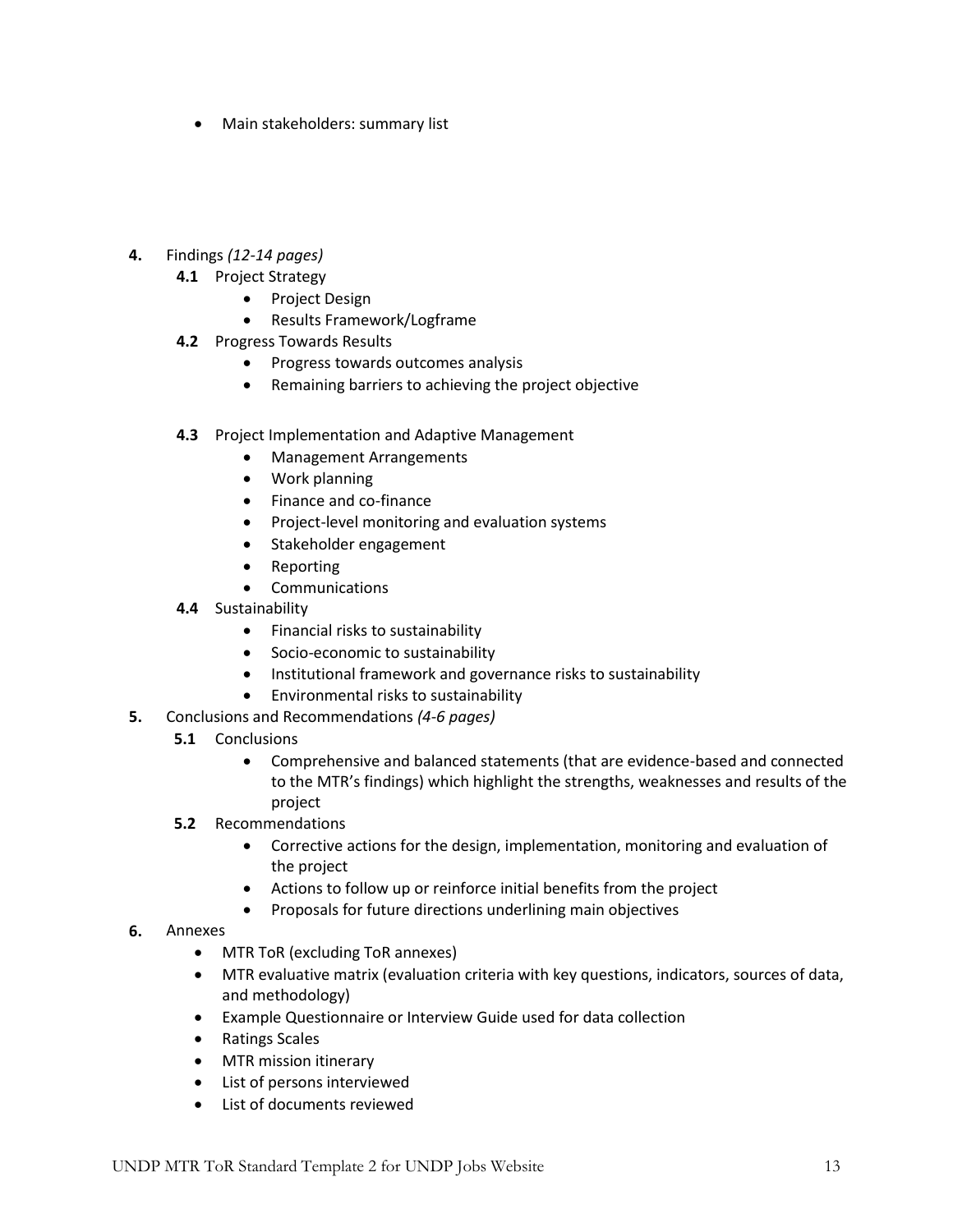- Co-financing table (if not previously included in the body of the report)
- Signed UNEG Code of Conduct form
- Signed MTR final report clearance form
- *Annexed in a separate file:* Audit trail from received comments on draft MTR report
- *Annexed in a separate file:* Relevant midterm tracking tools (METT)

## **ToR ANNEX C: Midterm Review Evaluative Matrix Template**

| <b>Evaluative Questions</b>                                                                                                                                                                                                                                                                                                             | <b>Indicators</b>                                                                                                                                                                                     | <b>Sources</b>                                                                                                                                                          | <b>Methodology</b>                                                                                                        |  |  |
|-----------------------------------------------------------------------------------------------------------------------------------------------------------------------------------------------------------------------------------------------------------------------------------------------------------------------------------------|-------------------------------------------------------------------------------------------------------------------------------------------------------------------------------------------------------|-------------------------------------------------------------------------------------------------------------------------------------------------------------------------|---------------------------------------------------------------------------------------------------------------------------|--|--|
|                                                                                                                                                                                                                                                                                                                                         | Project Strategy: To what extent is the project strategy relevant to country priorities, country                                                                                                      |                                                                                                                                                                         |                                                                                                                           |  |  |
|                                                                                                                                                                                                                                                                                                                                         | ownership, and the best route towards expected results?                                                                                                                                               |                                                                                                                                                                         |                                                                                                                           |  |  |
| (include evaluative<br>question(s))                                                                                                                                                                                                                                                                                                     | (i.e. relationships<br>established, level of<br>coherence between<br>project design and<br>implementation<br>approach, specific<br>activities conducted,<br>quality of risk<br>mitigation strategies, | (i.e. project<br>documents, national<br>policies or strategies,<br>websites, project staff,<br>project partners, data<br>collected throughout<br>the MTR mission, etc.) | (i.e. document<br>analysis, data<br>analysis, interviews<br>with project staff,<br>interviews with<br>stakeholders, etc.) |  |  |
|                                                                                                                                                                                                                                                                                                                                         | etc.)                                                                                                                                                                                                 |                                                                                                                                                                         |                                                                                                                           |  |  |
|                                                                                                                                                                                                                                                                                                                                         |                                                                                                                                                                                                       |                                                                                                                                                                         |                                                                                                                           |  |  |
|                                                                                                                                                                                                                                                                                                                                         |                                                                                                                                                                                                       |                                                                                                                                                                         |                                                                                                                           |  |  |
| project been achieved thus far?                                                                                                                                                                                                                                                                                                         | Progress Towards Results: To what extent have the expected outcomes and objectives of the                                                                                                             |                                                                                                                                                                         |                                                                                                                           |  |  |
|                                                                                                                                                                                                                                                                                                                                         |                                                                                                                                                                                                       |                                                                                                                                                                         |                                                                                                                           |  |  |
|                                                                                                                                                                                                                                                                                                                                         |                                                                                                                                                                                                       |                                                                                                                                                                         |                                                                                                                           |  |  |
|                                                                                                                                                                                                                                                                                                                                         |                                                                                                                                                                                                       |                                                                                                                                                                         |                                                                                                                           |  |  |
| Project Implementation and Adaptive Management: Has the project been implemented<br>efficiently, cost-effectively, and been able to adapt to any changing conditions thus far? To what<br>extent are project-level monitoring and evaluation systems, reporting, and project<br>communications supporting the project's implementation? |                                                                                                                                                                                                       |                                                                                                                                                                         |                                                                                                                           |  |  |
|                                                                                                                                                                                                                                                                                                                                         |                                                                                                                                                                                                       |                                                                                                                                                                         |                                                                                                                           |  |  |
|                                                                                                                                                                                                                                                                                                                                         |                                                                                                                                                                                                       |                                                                                                                                                                         |                                                                                                                           |  |  |
| Sustainability: To what extent are there financial, institutional, socio-economic, and/or<br>environmental risks to sustaining long-term project results?                                                                                                                                                                               |                                                                                                                                                                                                       |                                                                                                                                                                         |                                                                                                                           |  |  |
|                                                                                                                                                                                                                                                                                                                                         |                                                                                                                                                                                                       |                                                                                                                                                                         |                                                                                                                           |  |  |
|                                                                                                                                                                                                                                                                                                                                         |                                                                                                                                                                                                       |                                                                                                                                                                         |                                                                                                                           |  |  |
|                                                                                                                                                                                                                                                                                                                                         |                                                                                                                                                                                                       |                                                                                                                                                                         |                                                                                                                           |  |  |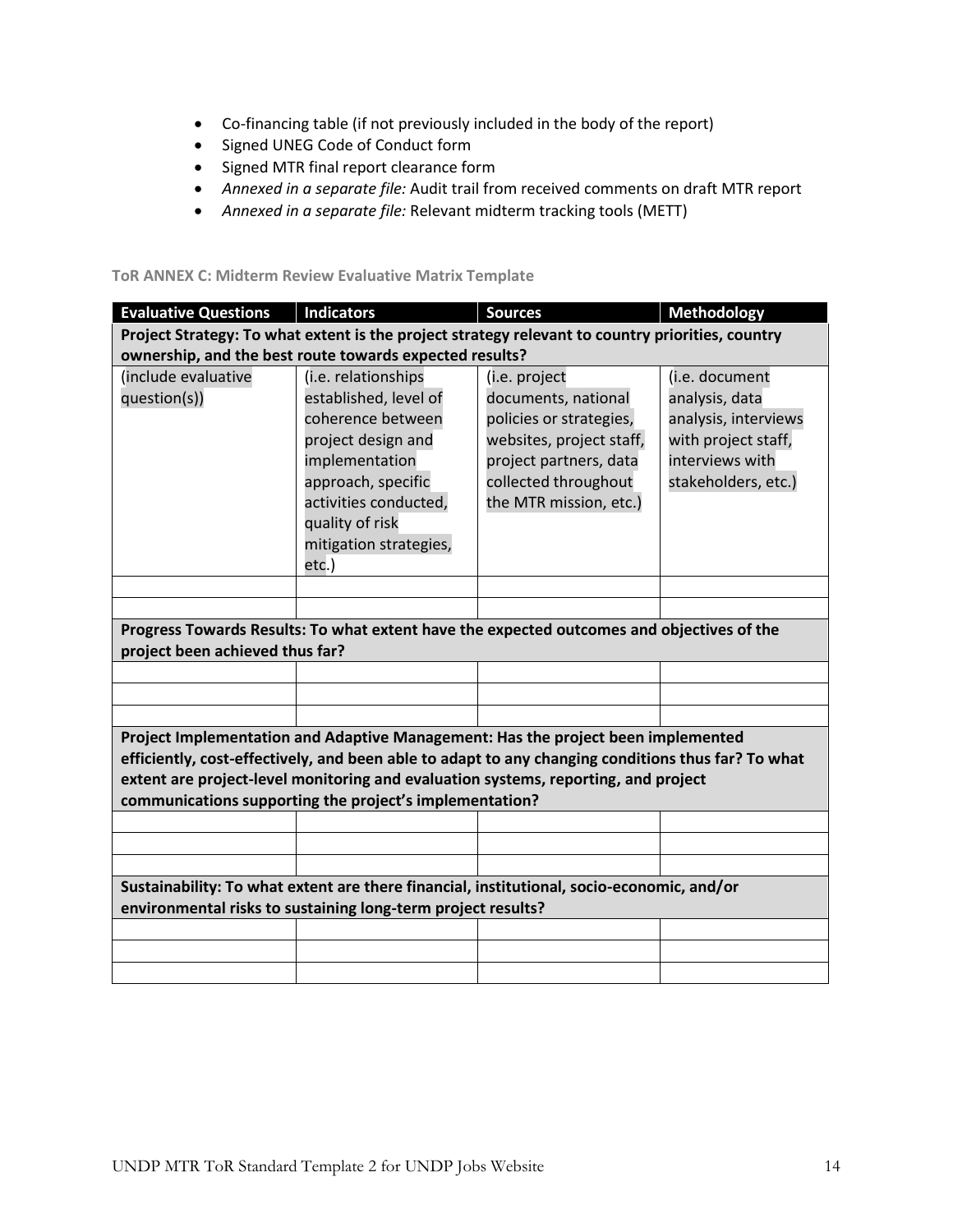#### **ToR ANNEX D: UNEG Code of Conduct for Evaluators/Midterm Review Consultants<sup>10</sup>**

#### **Evaluators/Consultants:**

| 1. Must present information that is complete and fair in its assessment of strengths and weaknesses so that decisions |  |  |  |
|-----------------------------------------------------------------------------------------------------------------------|--|--|--|
| or actions taken are well founded.                                                                                    |  |  |  |

- 2. Must disclose the full set of evaluation findings along with information on their limitations and have this accessible to all affected by the evaluation with expressed legal rights to receive results.
- 3. Should protect the anonymity and confidentiality of individual informants. They should provide maximum notice, minimize demands on time, and respect people's right not to engage. Evaluators must respect people's right to provide information in confidence, and must ensure that sensitive information cannot be traced to its source. Evaluators are not expected to evaluate individuals, and must balance an evaluation of management functions with this general principle.
- 4. Sometimes uncover evidence of wrongdoing while conducting evaluations. Such cases must be reported discreetly to the appropriate investigative body. Evaluators should consult with other relevant oversight entities when there is any doubt about if and how issues should be reported.
- 5. Should be sensitive to beliefs, manners and customs and act with integrity and honesty in their relations with all stakeholders. In line with the UN Universal Declaration of Human Rights, evaluators must be sensitive to and address issues of discrimination and gender equality. They should avoid offending the dignity and self-respect of those persons with whom they come in contact in the course of the evaluation. Knowing that evaluation might negatively affect the interests of some stakeholders, evaluators should conduct the evaluation and communicate its purpose and results in a way that clearly respects the stakeholders' dignity and self-worth.
- 6. Are responsible for their performance and their product(s). They are responsible for the clear, accurate and fair written and/or oral presentation of study limitations, findings and recommendations.
- 7. Should reflect sound accounting procedures and be prudent in using the resources of the evaluation.

#### **MTR Consultant Agreement Form**

| Agreement to abide by the Code of Conduct for Evaluation in the UN System:                                            |  |  |  |
|-----------------------------------------------------------------------------------------------------------------------|--|--|--|
|                                                                                                                       |  |  |  |
|                                                                                                                       |  |  |  |
| I confirm that I have received and understood and will abide by the United Nations Code of Conduct for<br>Evaluation. |  |  |  |
|                                                                                                                       |  |  |  |
|                                                                                                                       |  |  |  |

<sup>10</sup> [www.undp.org/unegcodeofconduct](http://www.undp.org/unegcodeofconduct)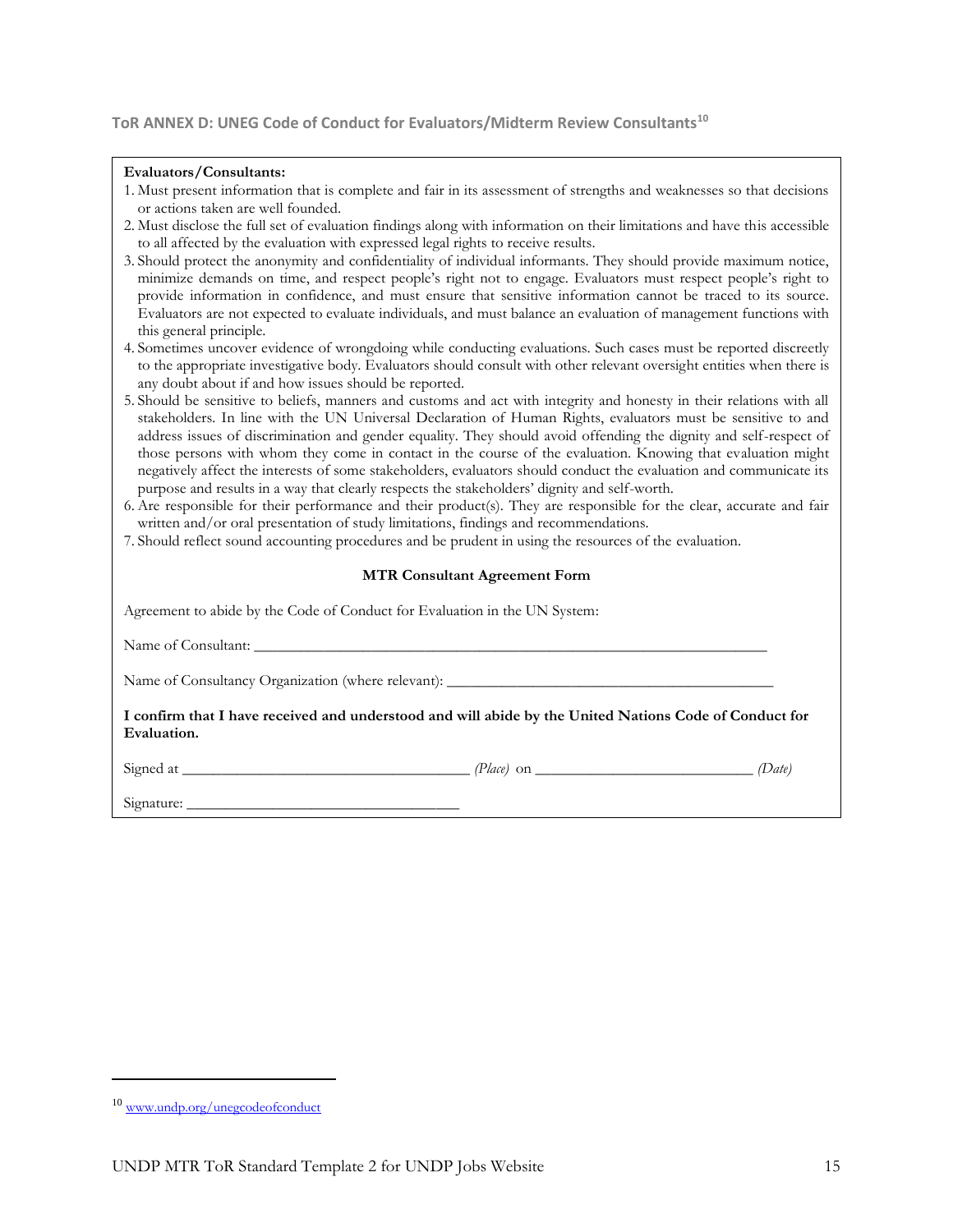**ToR ANNEX E: MTR Ratings**

|   | Ratings for Progress Towards Results: (one rating for each outcome and for the objective) |                                                                                                                                                                                                                      |  |  |  |
|---|-------------------------------------------------------------------------------------------|----------------------------------------------------------------------------------------------------------------------------------------------------------------------------------------------------------------------|--|--|--|
| 6 | Highly<br>Satisfactory (HS)                                                               | The objective/outcome is expected to achieve or exceed all its end-of-project<br>without major shortcomings. The<br>progress<br>towards<br>targets,<br>the<br>objective/outcome can be presented as "good practice". |  |  |  |
| 5 | Satisfactory (S)                                                                          | The objective/outcome is expected to achieve most of its end-of-project<br>targets, with only minor shortcomings.                                                                                                    |  |  |  |
| 4 | Moderately<br>Satisfactory (MS)                                                           | The objective/outcome is expected to achieve most of its end-of-project<br>targets but with significant shortcomings.                                                                                                |  |  |  |
| 3 | Moderately<br>Unsatisfactory<br>(HU)                                                      | The objective/outcome is expected to achieve its end-of-project targets with<br>major shortcomings.                                                                                                                  |  |  |  |
| 2 | Unsatisfactory (U)                                                                        | The objective/outcome is expected not to achieve most of its end-of-project<br>targets.                                                                                                                              |  |  |  |
|   | Highly<br>Unsatisfactory<br>(HU)                                                          | The objective/outcome has failed to achieve its midterm targets and is not<br>expected to achieve any of its end-of-project targets.                                                                                 |  |  |  |

|                |                                      | Ratings for Project Implementation & Adaptive Management: (one overall rating)                                                                                                                                                                                                                                                                                       |
|----------------|--------------------------------------|----------------------------------------------------------------------------------------------------------------------------------------------------------------------------------------------------------------------------------------------------------------------------------------------------------------------------------------------------------------------|
| 6              | Highly<br>Satisfactory (HS)          | Implementation of all seven components – management arrangements, work<br>planning, finance and co-finance, project-level monitoring and evaluation<br>systems, stakeholder engagement, reporting, and communications - is leading<br>to efficient and effective project implementation and adaptive management.<br>The project can be presented as "good practice". |
| 5              | Satisfactory (S)                     | Implementation of most of the seven components is leading to efficient and<br>effective project implementation and adaptive management except for only<br>few that are subject to remedial action.                                                                                                                                                                   |
| 4              | Moderately<br>Satisfactory (MS)      | Implementation of some of the seven components is leading to efficient and<br>effective project implementation and adaptive management, with some<br>components requiring remedial action.                                                                                                                                                                           |
| 3              | Moderately<br>Unsatisfactory<br>(MU) | Implementation of some of the seven components is not leading to efficient<br>and effective project implementation and adaptive, with most components<br>requiring remedial action.                                                                                                                                                                                  |
| $\overline{2}$ | Unsatisfactory (U)                   | Implementation of most of the seven components is not leading to efficient<br>and effective project implementation and adaptive management.                                                                                                                                                                                                                          |
| 1              | Highly<br>Unsatisfactory<br>(HU)     | Implementation of none of the seven components is leading to efficient and<br>effective project implementation and adaptive management.                                                                                                                                                                                                                              |

| Ratings for Sustainability: (one overall rating) |                                                                                  |  |  |
|--------------------------------------------------|----------------------------------------------------------------------------------|--|--|
| Likely (L)                                       | Negligible risks to sustainability, with key outcomes on track to be achieved by |  |  |
|                                                  | the project's closure and expected to continue into the foreseeable future       |  |  |
| Moderately Likely<br>(ML)                        | Moderate risks, but expectations that at least some outcomes will be             |  |  |
|                                                  | sustained due to the progress towards results on outcomes at the Midterm         |  |  |
|                                                  | Review                                                                           |  |  |